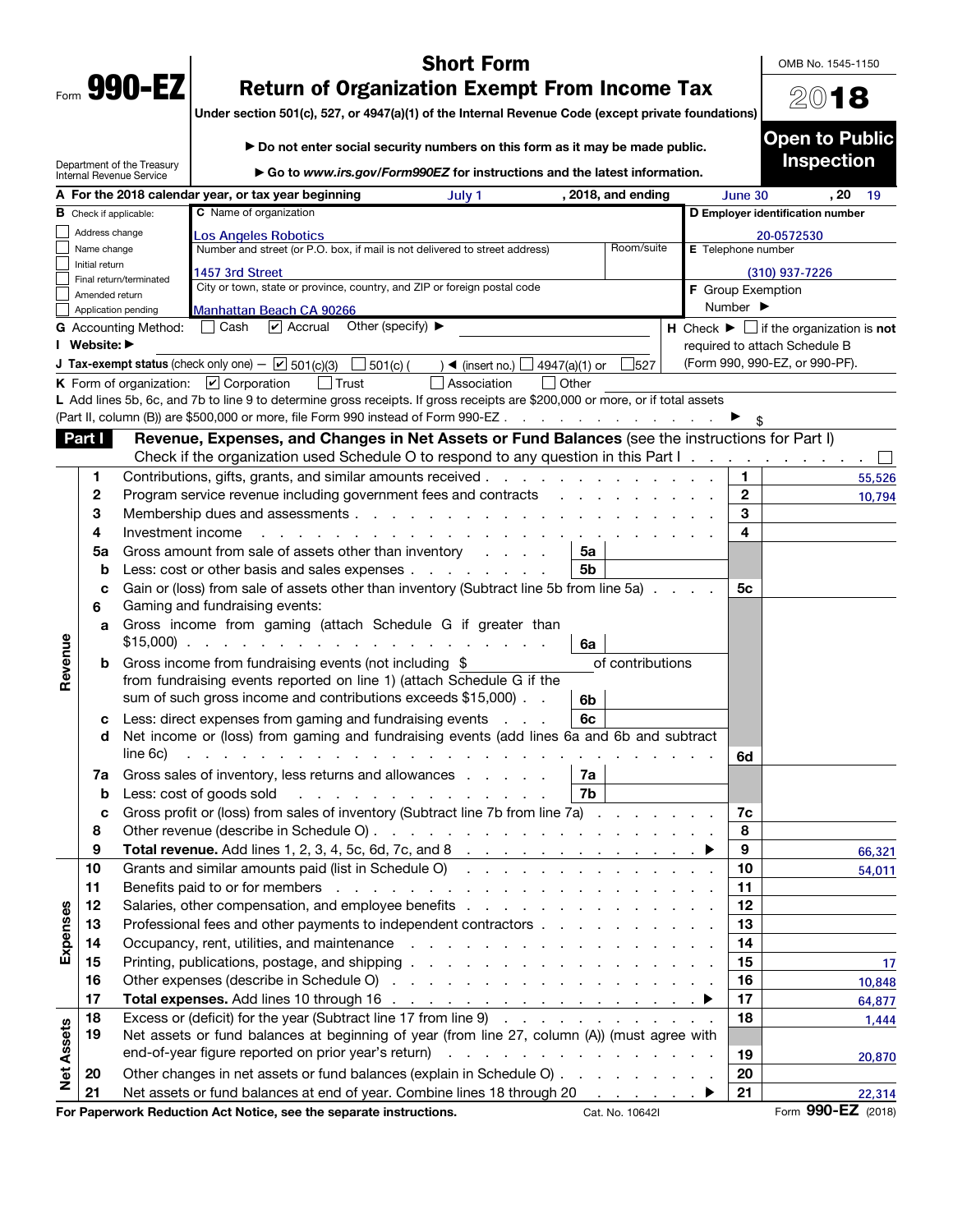|                  | Form 990-EZ (2018)                                                                                                                                                                                                                                                                                |                                                      |                                                                                     |                                                                                                                          |             | Page 2                                   |
|------------------|---------------------------------------------------------------------------------------------------------------------------------------------------------------------------------------------------------------------------------------------------------------------------------------------------|------------------------------------------------------|-------------------------------------------------------------------------------------|--------------------------------------------------------------------------------------------------------------------------|-------------|------------------------------------------|
|                  | <b>Balance Sheets</b> (see the instructions for Part II)<br>Part II                                                                                                                                                                                                                               |                                                      |                                                                                     |                                                                                                                          |             |                                          |
|                  | Check if the organization used Schedule O to respond to any question in this Part II                                                                                                                                                                                                              |                                                      |                                                                                     |                                                                                                                          |             | $\mathsf{v}$                             |
|                  |                                                                                                                                                                                                                                                                                                   |                                                      |                                                                                     | (A) Beginning of year                                                                                                    |             | (B) End of year                          |
| 22               | Cash, savings, and investments                                                                                                                                                                                                                                                                    |                                                      |                                                                                     | 15,408 22                                                                                                                |             | 22,913                                   |
| 23               | Land and buildings. $\cdot \cdot \cdot \cdot \cdot \cdot \cdot \cdot \cdot$                                                                                                                                                                                                                       |                                                      |                                                                                     |                                                                                                                          | 0 23        | $\mathbf 0$                              |
| 24               | Other assets (describe in Schedule O)                                                                                                                                                                                                                                                             |                                                      |                                                                                     | $10,250$ 24                                                                                                              |             | 387                                      |
| 25               | Total assets                                                                                                                                                                                                                                                                                      |                                                      |                                                                                     | 25,658 25                                                                                                                |             | 23,300                                   |
| 26               | Total liabilities (describe in Schedule O)                                                                                                                                                                                                                                                        |                                                      |                                                                                     | 4,788 26                                                                                                                 |             | 986                                      |
| 27               | Net assets or fund balances (line 27 of column (B) must agree with line 21)                                                                                                                                                                                                                       |                                                      |                                                                                     | 20,870 27                                                                                                                |             | 22,314                                   |
| Part III         | Statement of Program Service Accomplishments (see the instructions for Part III)                                                                                                                                                                                                                  |                                                      |                                                                                     |                                                                                                                          |             |                                          |
|                  | Check if the organization used Schedule O to respond to any question in this Part III                                                                                                                                                                                                             |                                                      |                                                                                     |                                                                                                                          |             | <b>Expenses</b><br>(Required for section |
|                  | What is the organization's primary exempt purpose? Fun, technology based enrichment activities for youth                                                                                                                                                                                          |                                                      |                                                                                     |                                                                                                                          |             | 501(c)(3) and 501(c)(4)                  |
|                  | Describe the organization's program service accomplishments for each of its three largest program services,<br>as measured by expenses. In a clear and concise manner, describe the services provided, the number of<br>persons benefited, and other relevant information for each program title. |                                                      |                                                                                     |                                                                                                                          |             | organizations; optional for<br>others.)  |
| 28               | Provided support for Los Angeles area VEX IQ Challenge teams in economically disadvantaged communities.                                                                                                                                                                                           |                                                      |                                                                                     |                                                                                                                          |             |                                          |
|                  | Purchased team registrations, robot sets and/or field setup kits for 52 teams involving about 520 students.                                                                                                                                                                                       |                                                      |                                                                                     |                                                                                                                          |             |                                          |
|                  |                                                                                                                                                                                                                                                                                                   |                                                      |                                                                                     |                                                                                                                          |             |                                          |
|                  | (Grants \$<br>54.011) If this amount includes foreign grants, check here                                                                                                                                                                                                                          |                                                      |                                                                                     |                                                                                                                          | <b>28a</b>  | 55,872                                   |
| 29               | Organized three Southern California Regional Robotics Forum (SCRRF) events for 40 FIRST Robotics                                                                                                                                                                                                  |                                                      |                                                                                     |                                                                                                                          |             |                                          |
|                  | Competition teams attended by over 440 high school students and over 120 adults.                                                                                                                                                                                                                  |                                                      |                                                                                     |                                                                                                                          |             |                                          |
|                  | Fall Classic, Kit-Bot Build, and Scrimmage. Funded by registration fees.                                                                                                                                                                                                                          |                                                      |                                                                                     |                                                                                                                          |             |                                          |
|                  | (Grants \$                                                                                                                                                                                                                                                                                        |                                                      | $_0$ ) If this amount includes foreign grants, check here $\ldots$ .                |                                                                                                                          | 29a         | 6.413                                    |
| 30               |                                                                                                                                                                                                                                                                                                   |                                                      |                                                                                     |                                                                                                                          |             |                                          |
|                  |                                                                                                                                                                                                                                                                                                   |                                                      |                                                                                     |                                                                                                                          |             |                                          |
|                  |                                                                                                                                                                                                                                                                                                   |                                                      |                                                                                     |                                                                                                                          |             |                                          |
|                  | (Grants \$                                                                                                                                                                                                                                                                                        |                                                      | If this amount includes foreign grants, check here                                  |                                                                                                                          | 30a         |                                          |
|                  | 31 Other program services (describe in Schedule O)                                                                                                                                                                                                                                                |                                                      | <u>.</u>                                                                            |                                                                                                                          |             |                                          |
|                  | (Grants \$                                                                                                                                                                                                                                                                                        |                                                      | 0) If this amount includes foreign grants, check here                               |                                                                                                                          | 31a         |                                          |
|                  |                                                                                                                                                                                                                                                                                                   |                                                      |                                                                                     |                                                                                                                          |             |                                          |
|                  | 32 Total program service expenses (add lines 28a through 31a)                                                                                                                                                                                                                                     |                                                      |                                                                                     |                                                                                                                          | 32          | 64,877                                   |
|                  | List of Officers, Directors, Trustees, and Key Employees (list each one even if not compensated-see the instructions for Part IV)<br>Part IV                                                                                                                                                      |                                                      |                                                                                     |                                                                                                                          |             |                                          |
|                  | Check if the organization used Schedule O to respond to any question in this Part IV                                                                                                                                                                                                              |                                                      |                                                                                     |                                                                                                                          |             |                                          |
|                  | (a) Name and title                                                                                                                                                                                                                                                                                | (b) Average<br>hours per week<br>devoted to position | (c) Reportable<br>compensation<br>(Forms W-2/1099-MISC)<br>(if not paid, enter -0-) | (d) Health benefits,<br>contributions to employee (e) Estimated amount of<br>benefit plans, and<br>deferred compensation |             | other compensation                       |
|                  | <b>Joe Petito</b>                                                                                                                                                                                                                                                                                 |                                                      |                                                                                     |                                                                                                                          |             |                                          |
| <b>President</b> |                                                                                                                                                                                                                                                                                                   | 12                                                   | 0                                                                                   |                                                                                                                          | $\mathbf 0$ | 0                                        |
|                  | <b>David Brinza</b>                                                                                                                                                                                                                                                                               |                                                      |                                                                                     |                                                                                                                          |             |                                          |
|                  | <b>Vice President</b>                                                                                                                                                                                                                                                                             | 8                                                    | 0                                                                                   |                                                                                                                          | $\mathbf 0$ | 0                                        |
|                  | <b>Terry Wells</b>                                                                                                                                                                                                                                                                                |                                                      |                                                                                     |                                                                                                                          |             |                                          |
| <b>Secretary</b> |                                                                                                                                                                                                                                                                                                   | 8                                                    | 0                                                                                   |                                                                                                                          | $\mathbf 0$ | 0                                        |
|                  | <b>LeRoy Nelson</b>                                                                                                                                                                                                                                                                               |                                                      |                                                                                     |                                                                                                                          |             |                                          |
|                  | <b>Treasurer</b>                                                                                                                                                                                                                                                                                  | 30                                                   | 0                                                                                   |                                                                                                                          | $\mathbf 0$ | 0                                        |
|                  | <b>Chris Husmann</b>                                                                                                                                                                                                                                                                              |                                                      |                                                                                     |                                                                                                                          |             |                                          |
| <b>Director</b>  |                                                                                                                                                                                                                                                                                                   | 8                                                    | 0                                                                                   |                                                                                                                          | $\mathbf 0$ | 0                                        |
|                  | Eileen Kahn                                                                                                                                                                                                                                                                                       |                                                      |                                                                                     |                                                                                                                          |             |                                          |
| <b>Director</b>  |                                                                                                                                                                                                                                                                                                   | 20                                                   | 0                                                                                   |                                                                                                                          | $\mathbf 0$ | 0                                        |
|                  | <b>Tarek Shraibati</b>                                                                                                                                                                                                                                                                            |                                                      |                                                                                     |                                                                                                                          |             |                                          |
| <b>Director</b>  |                                                                                                                                                                                                                                                                                                   | 60                                                   | 0                                                                                   |                                                                                                                          | $\mathbf 0$ | 0                                        |
|                  | Amanda Sullivan                                                                                                                                                                                                                                                                                   |                                                      |                                                                                     |                                                                                                                          |             |                                          |
| <b>Director</b>  |                                                                                                                                                                                                                                                                                                   | 12                                                   | 0                                                                                   |                                                                                                                          | $\mathbf 0$ | 0                                        |
|                  | <b>Greg Vallone</b>                                                                                                                                                                                                                                                                               |                                                      |                                                                                     |                                                                                                                          |             |                                          |
| <b>Director</b>  |                                                                                                                                                                                                                                                                                                   | $\overline{2}$                                       | 0                                                                                   |                                                                                                                          | $\mathbf 0$ | $\mathbf 0$                              |
|                  | Yesenia Karamanos                                                                                                                                                                                                                                                                                 |                                                      |                                                                                     |                                                                                                                          |             |                                          |
| <b>Director</b>  |                                                                                                                                                                                                                                                                                                   | 0                                                    | 0                                                                                   |                                                                                                                          | $\mathbf 0$ | $\mathbf 0$                              |
|                  |                                                                                                                                                                                                                                                                                                   |                                                      |                                                                                     |                                                                                                                          |             |                                          |
|                  |                                                                                                                                                                                                                                                                                                   |                                                      |                                                                                     |                                                                                                                          |             |                                          |
|                  |                                                                                                                                                                                                                                                                                                   |                                                      |                                                                                     |                                                                                                                          |             |                                          |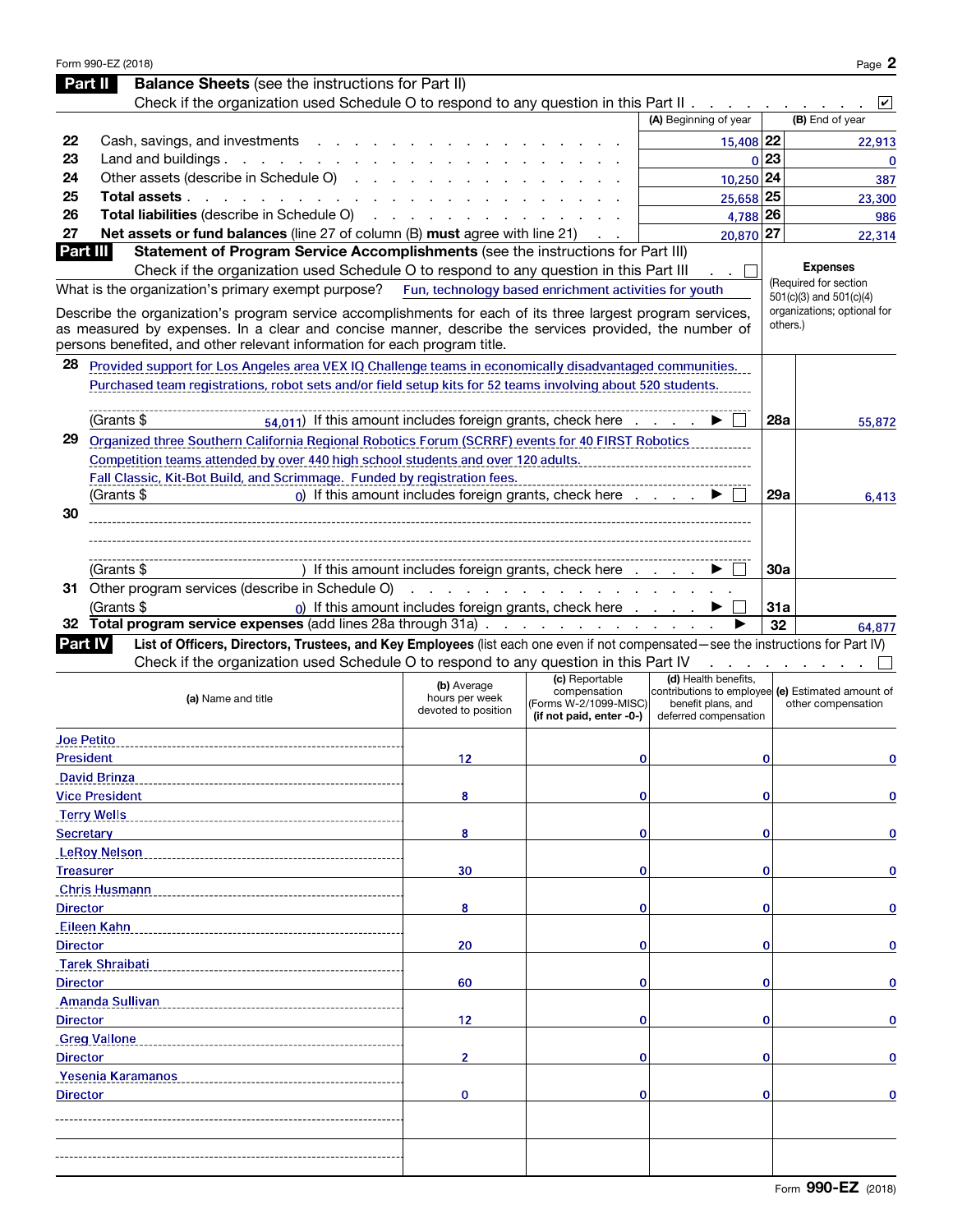|            | Form 990-EZ (2018)                                                                                                                                                                                                                                                                |                            |                  | Page 3            |
|------------|-----------------------------------------------------------------------------------------------------------------------------------------------------------------------------------------------------------------------------------------------------------------------------------|----------------------------|------------------|-------------------|
| Part V     | Other Information (Note the Schedule A and personal benefit contract statement requirements in the                                                                                                                                                                                |                            |                  |                   |
|            | instructions for Part V.) Check if the organization used Schedule O to respond to any question in this Part V                                                                                                                                                                     |                            |                  |                   |
|            |                                                                                                                                                                                                                                                                                   |                            | <b>Yes</b>       | No                |
| 33         | Did the organization engage in any significant activity not previously reported to the IRS? If "Yes," provide a                                                                                                                                                                   | 33                         |                  | V                 |
| 34         | Were any significant changes made to the organizing or governing documents? If "Yes," attach a conformed                                                                                                                                                                          |                            |                  |                   |
|            | copy of the amended documents if they reflect a change to the organization's name. Otherwise, explain the<br>change on Schedule O. See instructions<br><u>na kaominina mpikambana amin'ny fivondronan-kaominin'i Gregory ao amin'ny fivondronan-kaominin'i Andre Eure-Afrika.</u> |                            |                  |                   |
| 35а        | Did the organization have unrelated business gross income of \$1,000 or more during the year from business                                                                                                                                                                        | 34                         |                  | V                 |
|            | activities (such as those reported on lines 2, 6a, and 7a, among others)?                                                                                                                                                                                                         | 35a                        |                  | V                 |
| b          | If "Yes" to line 35a, has the organization filed a Form 990-T for the year? If "No," provide an explanation in Schedule O                                                                                                                                                         | 35b                        |                  |                   |
| C          | Was the organization a section 501(c)(4), 501(c)(5), or 501(c)(6) organization subject to section 6033(e) notice,                                                                                                                                                                 | 35c                        |                  |                   |
|            | reporting, and proxy tax requirements during the year? If "Yes," complete Schedule C, Part III                                                                                                                                                                                    |                            |                  | V                 |
| 36         | Did the organization undergo a liquidation, dissolution, termination, or significant disposition of net assets<br>during the year? If "Yes," complete applicable parts of Schedule N<br>a na mana an amaman an                                                                    | 36                         |                  | V                 |
| 37a        | Enter amount of political expenditures, direct or indirect, as described in the instructions $\blacktriangleright$   37a                                                                                                                                                          |                            |                  |                   |
| b          |                                                                                                                                                                                                                                                                                   | 37 <sub>b</sub>            |                  | V                 |
| <b>38a</b> | Did the organization borrow from, or make any loans to, any officer, director, trustee, or key employee or were<br>any such loans made in a prior year and still outstanding at the end of the tax year covered by this return?                                                   | 38a                        |                  | V                 |
| b          | If "Yes," complete Schedule L, Part II and enter the total amount involved<br>38b<br>and a state of                                                                                                                                                                               |                            |                  |                   |
| 39         | Section 501(c)(7) organizations. Enter:                                                                                                                                                                                                                                           |                            |                  |                   |
| a          | Initiation fees and capital contributions included on line 9<br>39a<br>39b<br>Gross receipts, included on line 9, for public use of club facilities                                                                                                                               |                            |                  |                   |
| b<br>40a   | Section 501(c)(3) organizations. Enter amount of tax imposed on the organization during the year under:                                                                                                                                                                           |                            |                  |                   |
|            | section 4911 ▶<br>; section $4912 \blacktriangleright$<br>; section 4955                                                                                                                                                                                                          |                            |                  |                   |
| b          | Section 501(c)(3), 501(c)(4), and 501(c)(29) organizations. Did the organization engage in any section 4958                                                                                                                                                                       |                            |                  |                   |
|            | excess benefit transaction during the year, or did it engage in an excess benefit transaction in a prior year<br>that has not been reported on any of its prior Forms 990 or 990-EZ? If "Yes," complete Schedule L, Part I                                                        | 40b                        |                  | V                 |
| с          | Section 501(c)(3), 501(c)(4), and 501(c)(29) organizations. Enter amount of tax imposed                                                                                                                                                                                           |                            |                  |                   |
|            | on organization managers or disqualified persons during the year under sections 4912,                                                                                                                                                                                             |                            |                  |                   |
| d          | Section 501(c)(3), 501(c)(4), and 501(c)(29) organizations. Enter amount of tax on line                                                                                                                                                                                           |                            |                  |                   |
|            |                                                                                                                                                                                                                                                                                   |                            |                  |                   |
| е          | All organizations. At any time during the tax year, was the organization a party to a prohibited tax shelter                                                                                                                                                                      |                            |                  |                   |
|            |                                                                                                                                                                                                                                                                                   | 40e                        |                  |                   |
| 41         | List the states with which a copy of this return is filed $\blacktriangleright$ California<br>Telephone no. ▶<br>The organization's books are in care of ▶ LeRoy E Nelson, Treasurer                                                                                              |                            |                  |                   |
| 42a        | $ZIP + 4$<br>Located at ▶ 1457 3rd Street, Manhattan Beach, CA                                                                                                                                                                                                                    | 310-937-7226<br>90266-6335 |                  |                   |
| b          | At any time during the calendar year, did the organization have an interest in or a signature or other authority over                                                                                                                                                             |                            | Yes <sub>1</sub> | No                |
|            | a financial account in a foreign country (such as a bank account, securities account, or other financial account)?                                                                                                                                                                | 42b                        |                  | V                 |
|            | If "Yes," enter the name of the foreign country ▶                                                                                                                                                                                                                                 |                            |                  |                   |
|            | See the instructions for exceptions and filing requirements for FinCEN Form 114, Report of Foreign Bank and<br>Financial Accounts (FBAR).                                                                                                                                         |                            |                  |                   |
|            | At any time during the calendar year, did the organization maintain an office outside the United States?<br>If "Yes," enter the name of the foreign country ▶                                                                                                                     | 42c                        |                  | V                 |
| 43         | Section 4947(a)(1) nonexempt charitable trusts filing Form 990-EZ in lieu of Form 1041-Check here                                                                                                                                                                                 |                            |                  |                   |
|            | and enter the amount of tax-exempt interest received or accrued during the tax year $\ldots$<br>43                                                                                                                                                                                |                            | <b>Yes</b>       | No                |
| 44а        | Did the organization maintain any donor advised funds during the year? If "Yes," Form 990 must be                                                                                                                                                                                 |                            |                  |                   |
|            |                                                                                                                                                                                                                                                                                   | 44a                        |                  | V                 |
| b          | Did the organization operate one or more hospital facilities during the year? If "Yes," Form 990 must be<br>completed instead of Form 990-EZ<br>and the contract of the contract of the contract of the contract of the contract of                                               |                            |                  |                   |
| c          | Did the organization receive any payments for indoor tanning services during the year?                                                                                                                                                                                            | 44b<br>44c                 |                  | V<br>$\checkmark$ |
| d          | If "Yes" to line 44c, has the organization filed a Form 720 to report these payments? If "No," provide an                                                                                                                                                                         |                            |                  |                   |
|            | explanation in Schedule O                                                                                                                                                                                                                                                         | 44d                        |                  | V                 |
| 45а        | Did the organization have a controlled entity within the meaning of section 512(b)(13)?                                                                                                                                                                                           | 45a                        |                  | $\checkmark$      |
| b          | Did the organization receive any payment from or engage in any transaction with a controlled entity within the                                                                                                                                                                    |                            |                  |                   |
|            | meaning of section 512(b)(13)? If "Yes," Form 990 and Schedule R may need to be completed instead of                                                                                                                                                                              | 45b                        |                  | V                 |
|            |                                                                                                                                                                                                                                                                                   |                            |                  |                   |

Form 990-EZ (2018)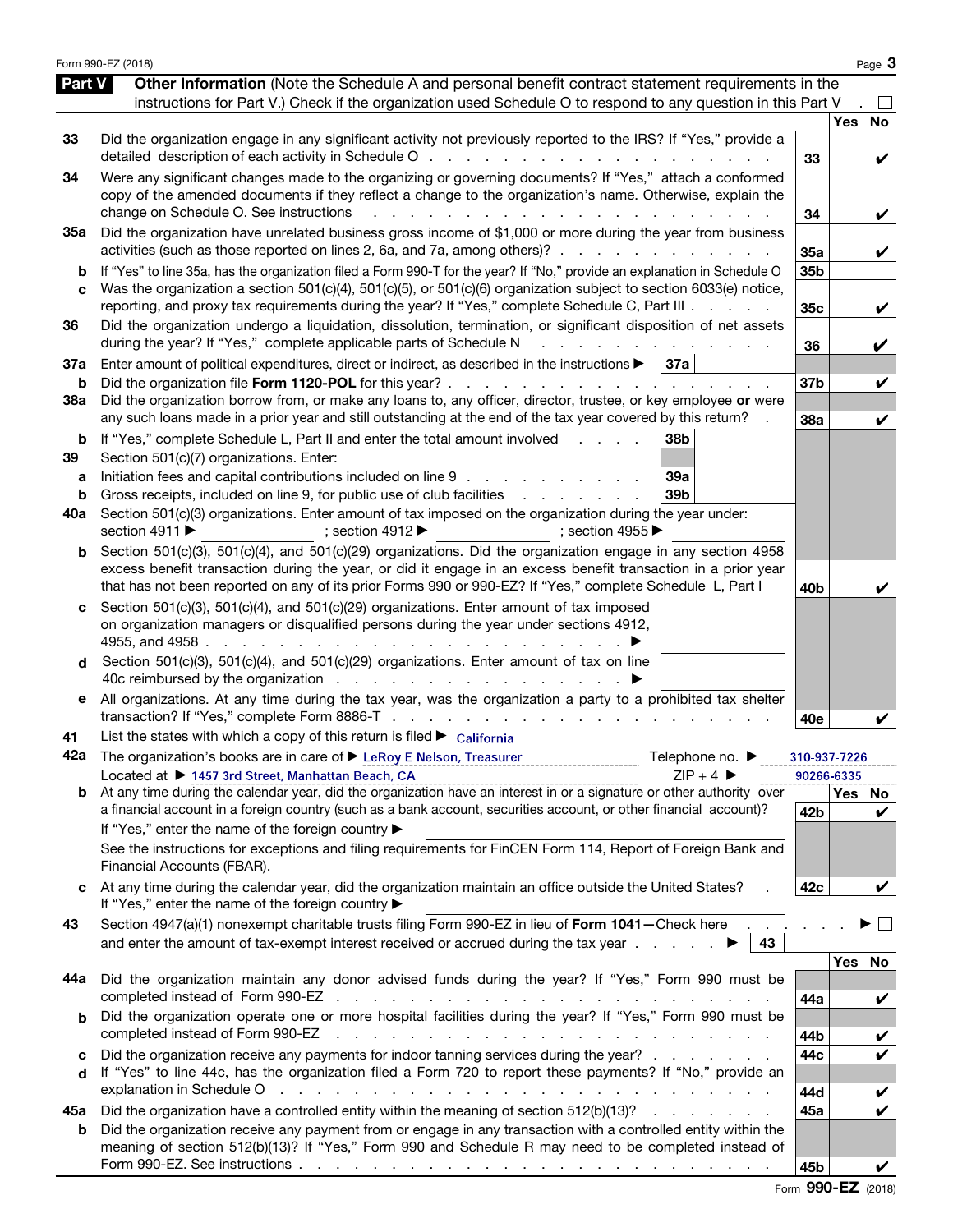| Form 990-EZ (2018) | Page |
|--------------------|------|
|--------------------|------|

|    |                                                                                                                     |    | Yes No |  |
|----|---------------------------------------------------------------------------------------------------------------------|----|--------|--|
| 46 | Did the organization engage, directly or indirectly, in political campaign activities on behalf of or in opposition |    |        |  |
|    | to candidates for public office? If "Yes," complete Schedule C, Part I. The Contract Contract Contract Contract C   | 46 |        |  |

| Part VI | Section 501(c)(3) Organizations Only                                                                       |
|---------|------------------------------------------------------------------------------------------------------------|
|         | All section 501(c)(3) organizations must answer questions 47–49b and 52, and complete the tables for lines |
|         | $50$ and $51$                                                                                              |

|     | <b>JU QIIU JI.</b>                                                                                            |                 |          |  |
|-----|---------------------------------------------------------------------------------------------------------------|-----------------|----------|--|
|     | Check if the organization used Schedule O to respond to any question in this Part VI                          |                 |          |  |
|     |                                                                                                               |                 | Yes   No |  |
| 47  | Did the organization engage in lobbying activities or have a section 501(h) election in effect during the tax |                 |          |  |
|     |                                                                                                               | 47              |          |  |
| 48  | Is the organization a school as described in section $170(b)(1)(A)(ii)$ ? If "Yes," complete Schedule E       | 48              |          |  |
| 49а | Did the organization make any transfers to an exempt non-charitable related organization?                     | 49a             |          |  |
|     | <b>b</b> If "Yes," was the related organization a section 527 organization?                                   | 49 <sub>b</sub> |          |  |
|     |                                                                                                               |                 |          |  |

50 Complete this table for the organization's five highest compensated employees (other than officers, directors, trustees, and key employees) who each received more than \$100,000 of compensation from the organization. If there is none, enter "None."

| (a) Name and title of each employee | (b) Average<br>hours per week<br>devoted to position | (c) Reportable<br>compensation<br>(Forms W-2/1099-MISC) | (d) Health benefits,<br>contributions to employee<br>benefit plans, and deferred<br>compensation | (e) Estimated amount of<br>other compensation |
|-------------------------------------|------------------------------------------------------|---------------------------------------------------------|--------------------------------------------------------------------------------------------------|-----------------------------------------------|
| <b>None</b>                         |                                                      |                                                         |                                                                                                  |                                               |
|                                     |                                                      |                                                         |                                                                                                  |                                               |
|                                     |                                                      |                                                         |                                                                                                  |                                               |
|                                     |                                                      |                                                         |                                                                                                  |                                               |
|                                     |                                                      |                                                         |                                                                                                  |                                               |

f Total number of other employees paid over \$100,000 . . . . ▶

51 Complete this table for the organization's five highest compensated independent contractors who each received more than \$100,000 of compensation from the organization. If there is none, enter "None."

| (a) Name and business address of each independent contractor                  | (b) Type of service | (c) Compensation |
|-------------------------------------------------------------------------------|---------------------|------------------|
| <b>None</b>                                                                   |                     |                  |
|                                                                               |                     |                  |
|                                                                               |                     |                  |
|                                                                               |                     |                  |
|                                                                               |                     |                  |
|                                                                               |                     |                  |
| d Total number of other independent contractors each receiving over \$100,000 | $\cdot$ $\cdot$     |                  |

52 Did the organization complete Schedule A? Note: All section 501(c)(3) organizations must attach a

completed Schedule A . . . . . . . . . . . . . . . . . . . . . . . . . . . .▶ Yes No

Under penalties of perjury, I declare that I have examined this return, including accompanying schedules and statements, and to the best of my knowledge and belief, it is true, correct, and complete. Declaration of preparer (other than officer) is based on all information of which preparer has any knowledge.

| Sign<br><b>Here</b>                                                                          | Signature of officer<br>LeRoy E Nelson, Treasurer |                      |      | Date         |                                     |             |
|----------------------------------------------------------------------------------------------|---------------------------------------------------|----------------------|------|--------------|-------------------------------------|-------------|
|                                                                                              | Type or print name and title                      |                      |      |              |                                     |             |
| <b>Paid</b><br><b>Preparer</b>                                                               | Print/Type preparer's name                        | Preparer's signature | Date |              | Check $\Box$<br>if<br>self-employed | <b>PTIN</b> |
| <b>Use Only</b>                                                                              | Firm's name $\blacktriangleright$                 |                      |      | Firm's EIN ▶ |                                     |             |
|                                                                                              | Firm's address ▶                                  |                      |      | Phone no.    |                                     |             |
| May the IRS discuss this return with the preparer shown above? See instructions<br>Yes<br>No |                                                   |                      |      |              |                                     |             |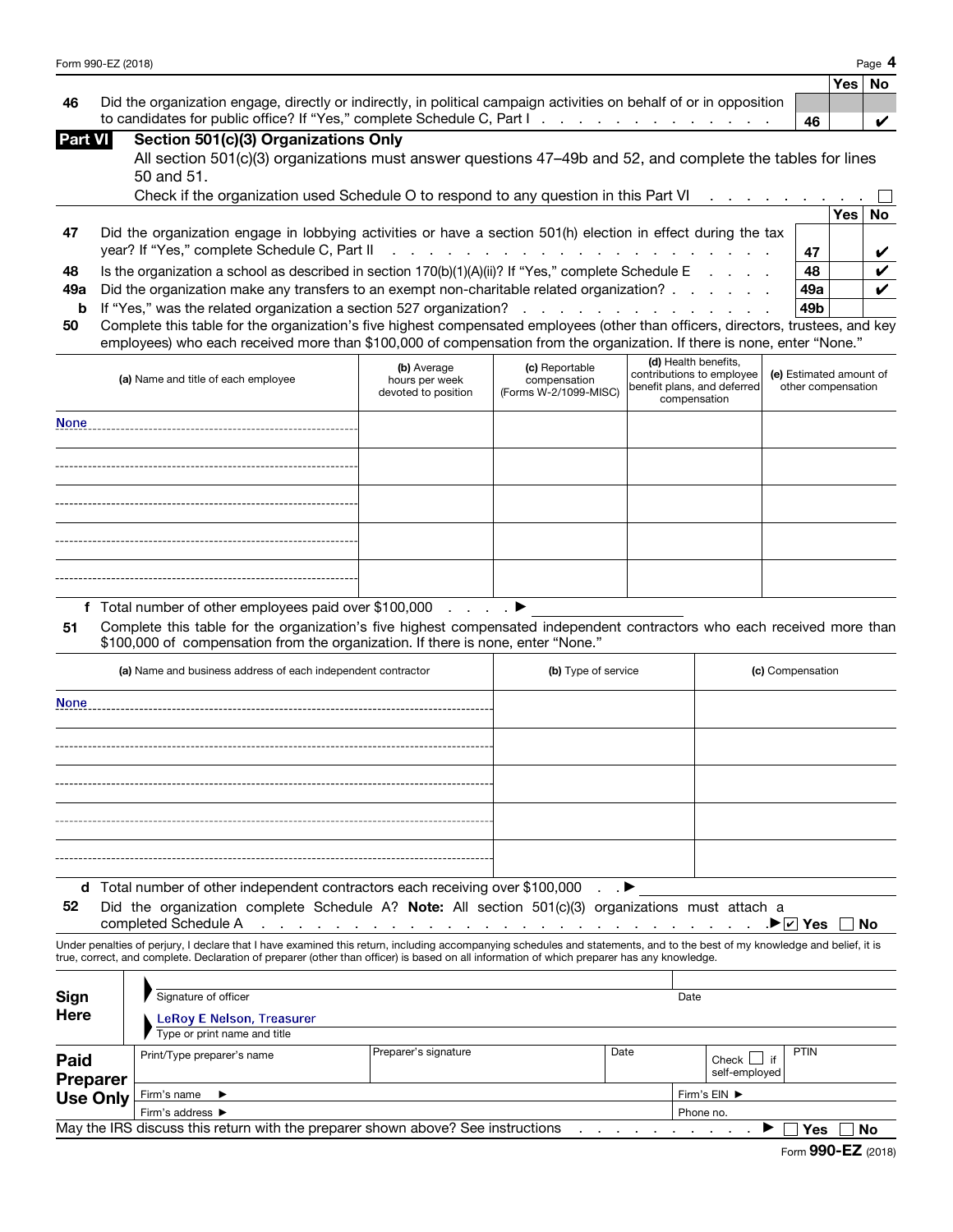SCHEDULE A (Form 990 or 990-EZ)

# Public Charity Status and Public Support

Complete if the organization is a section 501(c)(3) organization or a section 4947(a)(1) nonexempt charitable trust.

► **Attach to Form 990 or Form 990-EZ.** 

► **Go to www.irs.gov/Form990 for instructions and the latest information.** 

2018 Open to Public

**OMB No. 1545-0047** 

Inspection

| Department of the Treasury<br>Internal Revenue Service |
|--------------------------------------------------------|
| Name of the organization                               |

Employer identification number

20-0572530

Los Angeles Robotics<br>
Part | Reason<br>The experimetion is as Reason for Public Charity Status (All organizations must complete this part.) See instructions.

The organization is not a private foundation because it is: (For lines 1 through 12, check only one box.)

- 1  $\Box$  A church, convention of churches, or association of churches described in **section 170(b)(1)(A)(i).**
- 2  $\Box$  A school described in **section 170(b)(1)(A)(ii).** (Attach Schedule E (Form 990 or 990-EZ).)
- 3  $\Box$  A hospital or a cooperative hospital service organization described in **section 170(b)(1)(A)(iii).**
- 4 □ A medical research organization operated in conjunction with a hospital described in section 170(b)(1)(A)(iii). Enter the hospital's name, city, and state:
- 5 ❑ An organization operated for the benefit of a college or university owned or operated by a governmental unit described in section 170(b)(1)(A)(iv). (Complete Part II.)
- 6  $\Box$  A federal, state, or local government or governmental unit described in section 170(b)(1)(A)(v).
- 7 ❑ An organization that normally receives a substantial part of its support from a governmental unit or from the general public described in section 170(b)(1)(A)(vi). (Complete Part II.)
- 8  $\Box$  A community trust described in section 170(b)(1)(A)(vi). (Complete Part II.)
- 9  $\Box$  An agricultural research organization described in section 170(b)(1)(A)(ix) operated in conjunction with a land-grant college or university or a non-land-grant college of agriculture (see instructions). Enter the name, city, and state of the college or university:
- 10  $\Box$  An organization that normally receives: (1) more than 331/3% of its support from contributions, membership fees, and gross receipts from activities related to its exempt functions—subject to certain exceptions, and (2) no more than 331/3% of its support from gross investment income and unrelated business taxable income (less section 511 tax) from businesses acquired by the organization after June 30, 1975. See section 509(a)(2). (Complete Part III.)
- 11 ◯ An organization organized and operated exclusively to test for public safety. See section 509(a)(4).
- 12  $\Box$  An organization organized and operated exclusively for the benefit of, to perform the functions of, or to carry out the purposes of one or more publicly supported organizations described in section 509(a)(1) or section 509(a)(2). See section 509(a)(3). Check the box in lines 12a through 12d that describes the type of supporting organization and complete lines 12e, 12f, and 12g.
	- **a**  $\Box$  **Type I.** A supporting organization operated, supervised, or controlled by its supported organization(s), typically by giving the supported organization(s) the power to regularly appoint or elect a majority of the directors or trustees of the supporting organization. You must complete Part IV, Sections A and B.
	- **b**  $\Box$  Type II. A supporting organization supervised or controlled in connection with its supported organization(s), by having control or management of the supporting organization vested in the same persons that control or manage the supported organization(s). You must complete Part IV, Sections A and C.
	- $c \Box$  Type III functionally integrated. A supporting organization operated in connection with, and functionally integrated with, its supported organization(s) (see instructions). You must complete Part IV, Sections A, D, and E.
	- d **□ Type III non-functionally integrated.** A supporting organization operated in connection with its supported organization(s) that is not functionally integrated. The organization generally must satisfy a distribution requirement and an attentiveness requirement (see instructions). You must complete Part IV, Sections A and D, and Part V.

 $\sim 10$ 

- $\Box$  Check this box if the organization received a written determination from the IRS that it is a Type I, Type II, Type III e functionally integrated, or Type III non-functionally integrated supporting organization
- f Enter the number of supported organizations . . . . . .
- Provide the following information about the supported organization(s).

| ÷                                  |            |                                                                                     |                                                                   |    |                                                         |                                                       |
|------------------------------------|------------|-------------------------------------------------------------------------------------|-------------------------------------------------------------------|----|---------------------------------------------------------|-------------------------------------------------------|
| (i) Name of supported organization | $(ii)$ EIN | (iii) Type of organization<br>(described on lines 1-10<br>above (see instructions)) | (iv) Is the organization<br>listed in your governing<br>document? |    | (v) Amount of monetary<br>support (see<br>instructions) | (vi) Amount of<br>other support (see<br>instructions) |
|                                    |            |                                                                                     | <b>Yes</b>                                                        | No |                                                         |                                                       |
| (A)                                |            |                                                                                     |                                                                   |    |                                                         |                                                       |
| (B)                                |            |                                                                                     |                                                                   |    |                                                         |                                                       |
| (C)                                |            |                                                                                     |                                                                   |    |                                                         |                                                       |
| (D)                                |            |                                                                                     |                                                                   |    |                                                         |                                                       |
| (E)                                |            |                                                                                     |                                                                   |    |                                                         |                                                       |
| Total                              |            |                                                                                     |                                                                   |    |                                                         |                                                       |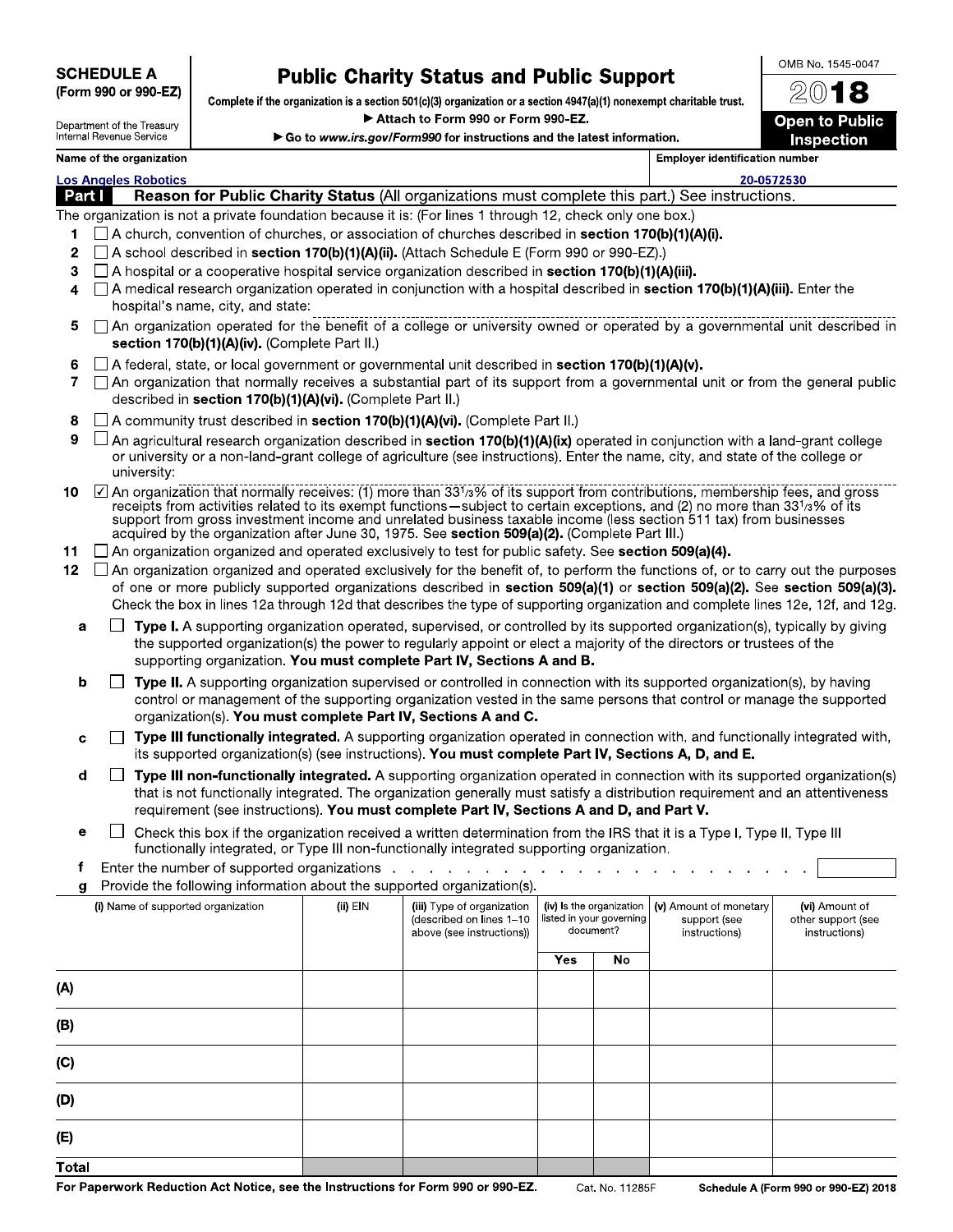## Part III Support Schedule for Organizations Described in Section 509(a)(2)

(Complete only if you checked the box on line 10 of Part I or if the organization failed to qualify under Part II. If the organization fails to qualify under the tests listed below, please complete Part II.)

|              | <b>Section A. Public Support</b>                                                                                                                                                                     |          |          |            |            |              |             |
|--------------|------------------------------------------------------------------------------------------------------------------------------------------------------------------------------------------------------|----------|----------|------------|------------|--------------|-------------|
|              | Calendar year (or fiscal year beginning in) ▶                                                                                                                                                        | (a) 2014 | (b) 2015 | $(c)$ 2016 | $(d)$ 2017 | (e) 2018     | (f) Total   |
| 1            | Gifts, grants, contributions, and membership fees                                                                                                                                                    |          |          |            |            |              |             |
|              | received. (Do not include any "unusual grants.")                                                                                                                                                     | 101      | 200      | 69,369     | 142,288    | 55,526       | 267,484     |
| $\mathbf{2}$ | Gross receipts from admissions, merchandise<br>sold or services performed, or facilities                                                                                                             |          |          |            |            |              |             |
|              | furnished in any activity that is related to the                                                                                                                                                     |          |          |            |            |              |             |
|              | organization's tax-exempt purpose                                                                                                                                                                    | 13,349   | 14,724   | 12,599     | 7,010      | 10,794       | 58,476      |
| 3            | Gross receipts from activities that are not an                                                                                                                                                       |          |          |            |            |              |             |
|              | unrelated trade or business under section 513                                                                                                                                                        | 0        | 0        | Ω          | 0          | 0            | $\bf{0}$    |
| 4            | the<br>Tax<br>levied<br>for<br>revenues                                                                                                                                                              |          |          |            |            |              |             |
|              | organization's benefit and either paid to                                                                                                                                                            |          |          |            |            |              |             |
|              | or expended on its behalf<br>and the company                                                                                                                                                         | 0        | 0        |            | 0          | $\mathbf{0}$ | 0           |
| 5            | The value of services or facilities                                                                                                                                                                  |          |          |            |            |              |             |
|              | furnished by a governmental unit to the                                                                                                                                                              |          |          |            |            |              |             |
|              | organization without charge                                                                                                                                                                          | 0        |          |            | ΩI         | $\bf{0}$     |             |
| 6            | <b>Total.</b> Add lines 1 through 5.                                                                                                                                                                 | 13,450   | 14,924   | 81,968     | 149,298    | 66,320       | 325,960     |
| 7a           | Amounts included on lines 1, 2, and 3                                                                                                                                                                |          |          |            |            |              |             |
|              | received from disqualified persons                                                                                                                                                                   | 507      | 844      | 45,242     | 117,569    | 50,509       | 214,671     |
| b            | Amounts included on lines 2 and 3                                                                                                                                                                    |          |          |            |            |              |             |
|              | received from other than disqualified                                                                                                                                                                |          |          |            |            |              |             |
|              | persons that exceed the greater of \$5,000                                                                                                                                                           |          |          |            |            |              |             |
|              | or 1% of the amount on line 13 for the year                                                                                                                                                          |          |          |            |            | 0            | 0           |
| c            | Add lines 7a and 7b<br>$\mathbf{r}$ and $\mathbf{r}$                                                                                                                                                 | 507      | 844      | 45,122     | 117,500    | 50,485       | 214,671     |
| 8            | Public support. (Subtract line 7c from                                                                                                                                                               |          |          |            |            |              |             |
|              | $line 6.)$                                                                                                                                                                                           |          |          |            |            |              | 111,290     |
|              | <b>Section B. Total Support</b>                                                                                                                                                                      |          |          |            |            |              |             |
|              | Calendar year (or fiscal year beginning in) ▶                                                                                                                                                        | (a) 2014 | (b) 2015 | (c) 2016   | $(d)$ 2017 | (e) 2018     | (f) Total   |
| 9            | Amounts from line 6<br>and a state                                                                                                                                                                   | 13,450   | 14,924   | 81,868     | 149,298    | 66,320       | 325,960     |
| 10a          | Gross income from interest, dividends,                                                                                                                                                               |          |          |            |            |              |             |
|              | payments received on securities loans, rents,                                                                                                                                                        |          |          |            |            |              |             |
|              | royalties, and income from similar sources.                                                                                                                                                          | 0        | $\bf{0}$ |            | 0          | $\bf{0}$     | 0           |
| b            | Unrelated business taxable income (less                                                                                                                                                              |          |          |            |            |              |             |
|              | section 511 taxes) from businesses                                                                                                                                                                   |          |          |            |            |              |             |
|              | acquired after June 30, 1975                                                                                                                                                                         | 0        | 0        |            | 0l         | 0            | 0           |
| C.           | Add lines 10a and 10b<br>and the contract of the con-                                                                                                                                                | Ō        | $\Omega$ |            | Ωl         | $\Omega$     | 0           |
| 11           | Net income from unrelated<br>business                                                                                                                                                                |          |          |            |            |              |             |
|              | activities not included in line 10b, whether                                                                                                                                                         |          |          |            |            |              |             |
|              | or not the business is regularly carried on                                                                                                                                                          | O        | 0        | 01         | 01         | 01           | 0           |
| 12           | Other income. Do not include gain or                                                                                                                                                                 |          |          |            |            |              |             |
|              | loss from the sale of capital assets                                                                                                                                                                 |          |          |            |            |              |             |
|              | $(Explain in Part VI.)$ $\ldots$ $\ldots$ $\ldots$                                                                                                                                                   | 0        | 0        |            | $\Omega$   | 0            | $\bf{0}$    |
| 13           | Total support. (Add lines 9, 10c, 11,                                                                                                                                                                |          |          |            |            |              |             |
|              | and $12$ , $\ldots$ , $\ldots$ , $\ldots$                                                                                                                                                            | 13,450   | 14,924   | 81,868     | 149,298    | 66,320       | 325,960     |
| 14           | First five years. If the Form 990 is for the organization's first, second, third, fourth, or fifth tax year as a section 501(c)(3)                                                                   |          |          |            |            |              |             |
|              | organization, check this box and stop here<br>المنافر والمنافر والمنافر والمنافر والمنافر والمنافر والمنافر والمنافر والمنافر والمنافر<br><b>Section C. Computation of Public Support Percentage</b> |          |          |            |            |              |             |
|              |                                                                                                                                                                                                      |          |          |            |            |              |             |
| 15           | Public support percentage for 2018 (line 8, column (f), divided by line 13, column (f)                                                                                                               |          |          |            |            | 15<br>16     | 34.1%       |
|              | Public support percentage from 2017 Schedule A, Part III, line 15<br>16<br>54.3%<br>Section D. Computation of Investment Income Percentage                                                           |          |          |            |            |              |             |
|              | Investment income percentage for 2018 (line 10c, column (f), divided by line 13, column (f) $\ldots$<br>17<br>$0\%$<br>17                                                                            |          |          |            |            |              |             |
|              | Investment income percentage from 2017 Schedule A, Part III, line 17<br>18<br>$0\%$                                                                                                                  |          |          |            |            |              |             |
| 18           | 331/3% support tests-2018. If the organization did not check the box on line 14, and line 15 is more than 331/3%, and line                                                                           |          |          |            |            |              |             |
| 19а          | 17 is not more than 33 <sup>1</sup> /3%, check this box and stop here. The organization qualifies as a publicly supported organization<br>▶<br>$\sqrt{2}$                                            |          |          |            |            |              |             |
|              | 331/3% support tests - 2017. If the organization did not check a box on line 14 or line 19a, and line 16 is more than 331/3%, and<br>b                                                               |          |          |            |            |              |             |
|              | line 18 is not more than 33 <sup>1</sup> /3%, check this box and stop here. The organization qualifies as a publicly supported organization                                                          |          |          |            |            |              | ▶<br>$\Box$ |
| 20           | Private foundation. If the organization did not check a box on line 14, 19a, or 19b, check this box and see instructions                                                                             |          |          |            |            |              |             |
|              |                                                                                                                                                                                                      |          |          |            |            |              |             |
|              | Schedule A (Form 990 or 990-EZ) 2018                                                                                                                                                                 |          |          |            |            |              |             |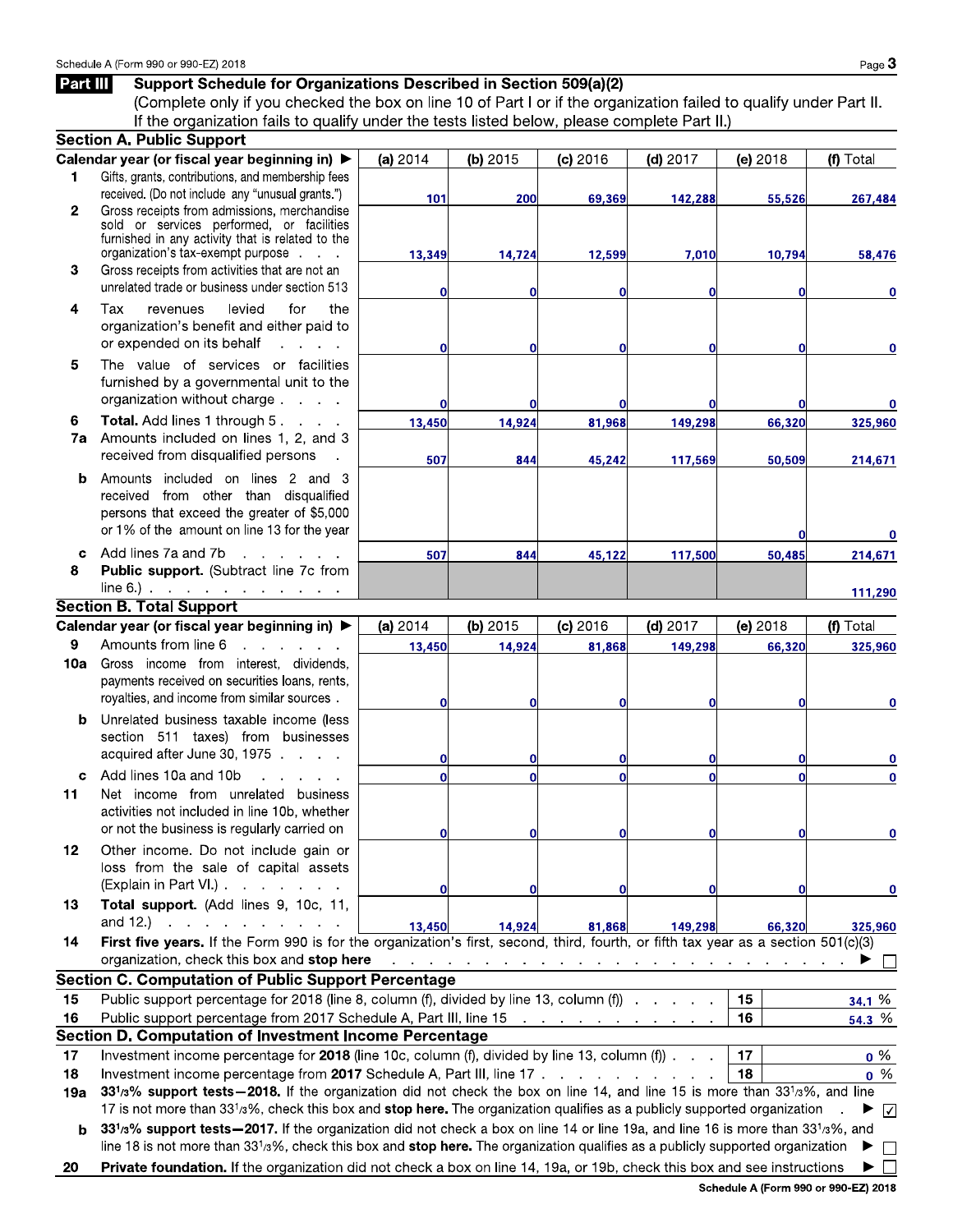## Schedule B

(Form 990, 990-EZ, or 990-PF) Department of the Treasury Internal Revenue Service

Name of the organization

# Schedule of Contributors

►Attach **to Form 990, Form 990-EZ, or Form 990-PF.**  ► **Go to www.irs.gov/Form990 for the latest information.**  **OMB No. 1545-0047** 

2018

| <b>Employer identification number</b> |
|---------------------------------------|
| 200572530                             |

Los Angeles Robotics

Organization type (check one):

| Filers of:         | Section:                                                                                                |
|--------------------|---------------------------------------------------------------------------------------------------------|
| Form 990 or 990-EZ | $\boxed{\bigcirc}$ 501(c)(<br>) (enter number) organization<br>3 <sup>1</sup>                           |
|                    | $4947(a)(1)$ nonexempt charitable trust not treated as a private foundation<br>$\overline{\phantom{0}}$ |
|                    | 527 political organization<br>$\mathsf{L}$                                                              |
| Form 990-PF        | 501(c)(3) exempt private foundation                                                                     |
|                    | 4947(a)(1) nonexempt charitable trust treated as a private foundation<br>$\mathsf{L}$                   |
|                    | 501(c)(3) taxable private foundation                                                                    |
|                    |                                                                                                         |

Check if your organization is covered by the General Rule or a Special Rule.

Note: Only a section 501(c)(7), (8), or (10) organization can check boxes for both the General Rule and a Special Rule. See instructions.

### General Rule

 $\boxed{2}$  For an organization filing Form 990, 990-EZ, or 990-PF that received, during the year, contributions totaling \$5,000 or more (in money or property) from any one contributor. Complete Parts I and II. See instructions for determining a contributor's total contributions.

### Special Rules

 $\Box$  For an organization described in section 501(c)(3) filing Form 990 or 990-EZ that met the 331/3% support test of the regulations under sections 509(a)(1) and 170(b)(1)(A)(vi), that checked Schedule A (Form 990 or 990-EZ), Part II, line 13, 16a, or 16b, and that received from any one contributor, during the year, total contributions of the greater of (1) \$5,000; or (2) 2% of the amount on (i) Form 990, Part VIII, line 1h; or (ii) Form 990-EZ, line 1. Complete Parts I and II.

 $\Box$  For an organization described in section 501(c)(7), (8), or (10) filing Form 990 or 990-EZ that received from any one contributor, during the year, total contributions of more than \$1,000 exclusively for religious, charitable, scientific, literary, or educational purposes, or for the prevention of cruelty to children or animals. Complete Parts I (entering "N/A" in column (b) instead of the contributor name and address), II, and III.

 $\Box$  For an organization described in section 501(c)(7), (8), or (10) filing Form 990 or 990-EZ that received from any one contributor, during the year, contributions exclusively for religious, charitable, etc., purposes, but no such contributions totaled more than \$1,000. If this box is checked, enter here the total contributions that were received during the year for an exclusively religious, charitable, etc., purpose. Don't complete any of the parts unless the General Rule applies to this organization because it received nonexclusively religious, charitable, etc., contributions totaling \$5,000 or more during the year  $\frac{1}{2}$  **b**  $\frac{1}{2}$  **b**  $\frac{1}{2}$  **b**  $\frac{1}{2}$  **b**  $\frac{1}{2}$  **b**  $\frac{1}{2}$  **b**  $\frac{1}{2}$  **b**  $\frac{1}{2}$  **b**  $\frac{1}{2}$  **b**  $\frac{1}{2}$  **b**  $\frac{1}{2}$  **b**  $\frac{1}{2}$  **b**  $\frac{1}{2}$  **b** 

**Caution: An organization that isn't covered by the General Rule and/or the Special Rules doesn't file Schedule B (Form 990, 990-EZ, or 990-PF), but it must answer "No" on Part IV, line 2, of its Form 990; or check the box on line H of its Form 990-EZ or on its Form 990-PF, Part I, line 2, to certify that it doesn't meet the filing requirements of Schedule B (Form 990, 990-EZ, or 990-PF).**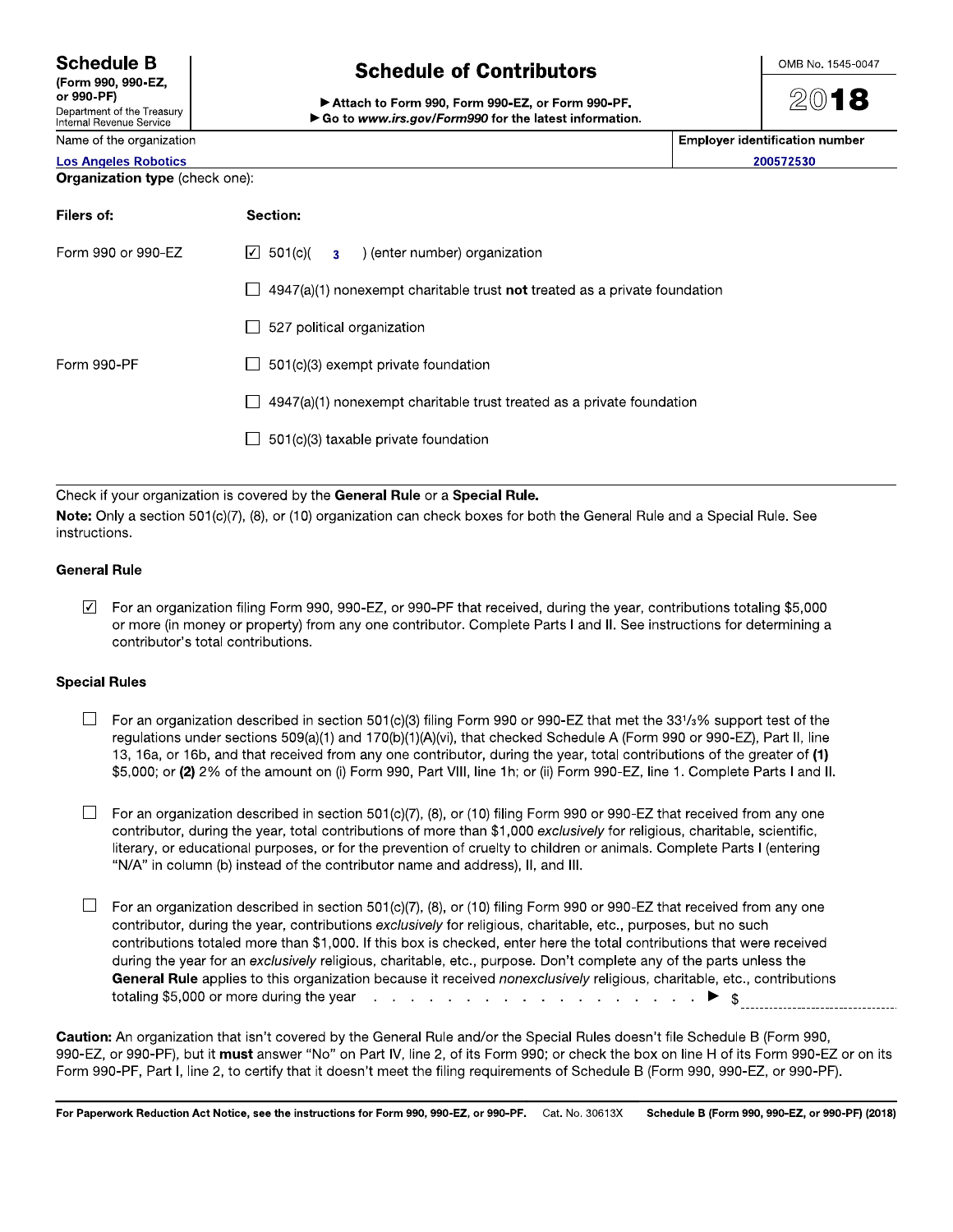| Schedule B (Form 990, 990-EZ, or 990-PF) (2018) | Page $\mathbb{Z}$ |
|-------------------------------------------------|-------------------|
|-------------------------------------------------|-------------------|

| <b>Employer identification number</b> |  |
|---------------------------------------|--|

Name of organization Los Angeles Robotics

200572530

| Part I                    | <b>Contributors</b> (see instructions). Use duplicate copies of Part I if additional space is needed. |                                   |                                                                                         |  |  |  |
|---------------------------|-------------------------------------------------------------------------------------------------------|-----------------------------------|-----------------------------------------------------------------------------------------|--|--|--|
| (a)<br>No.                | (b)<br>Name, address, and ZIP + 4                                                                     | (c)<br><b>Total contributions</b> | (d)<br>Type of contribution                                                             |  |  |  |
| $\overline{\phantom{a}1}$ | <b>Paypal Charitable Giving Fund</b><br><b>1250 1 Street NW</b><br><b>Washington DC 90005-3910</b>    | \$<br>55,151                      | Person<br>∨<br>Payroll<br>Noncash<br>(Complete Part II for<br>noncash contributions)    |  |  |  |
| (a)<br>No.                | (b)<br>Name, address, and ZIP + 4                                                                     | (c)<br>Total contributions        | (d)<br>Type of contribution                                                             |  |  |  |
|                           |                                                                                                       | \$                                | Person<br>Payroll<br>Noncash<br>(Complete Part II for<br>noncash contributions)         |  |  |  |
| (a)<br>No.                | (b)<br>Name, address, and ZIP + 4                                                                     | (c)<br><b>Total contributions</b> | (d)<br><b>Type of contribution</b>                                                      |  |  |  |
|                           |                                                                                                       | \$                                | Person<br>Payroll<br><b>Noncash</b><br>(Complete Part II for<br>noncash contributions.) |  |  |  |
| (a)<br>No.                | (b)<br>Name, address, and ZIP + 4                                                                     | (c)<br><b>Total contributions</b> | (d)<br>Type of contribution                                                             |  |  |  |
|                           |                                                                                                       | \$                                | Person<br>Payroll<br>Noncash<br>(Complete Part II for<br>noncash contributions.)        |  |  |  |
| (a)<br>No.                | (b)<br>Name, address, and ZIP + 4                                                                     | (c)<br><b>Total contributions</b> | (d)<br>Type of contribution                                                             |  |  |  |
|                           |                                                                                                       | \$                                | <b>Person</b><br>Payroll<br>Noncash<br>(Complete Part II for<br>noncash contributions)  |  |  |  |
| (a)<br>No.                | (b)<br>Name, address, and ZIP + 4                                                                     | (c)<br><b>Total contributions</b> | (d)<br>Type of contribution                                                             |  |  |  |
|                           |                                                                                                       | \$                                | <b>Person</b><br>Payroll<br>Noncash<br>(Complete Part II for<br>noncash contributions)  |  |  |  |